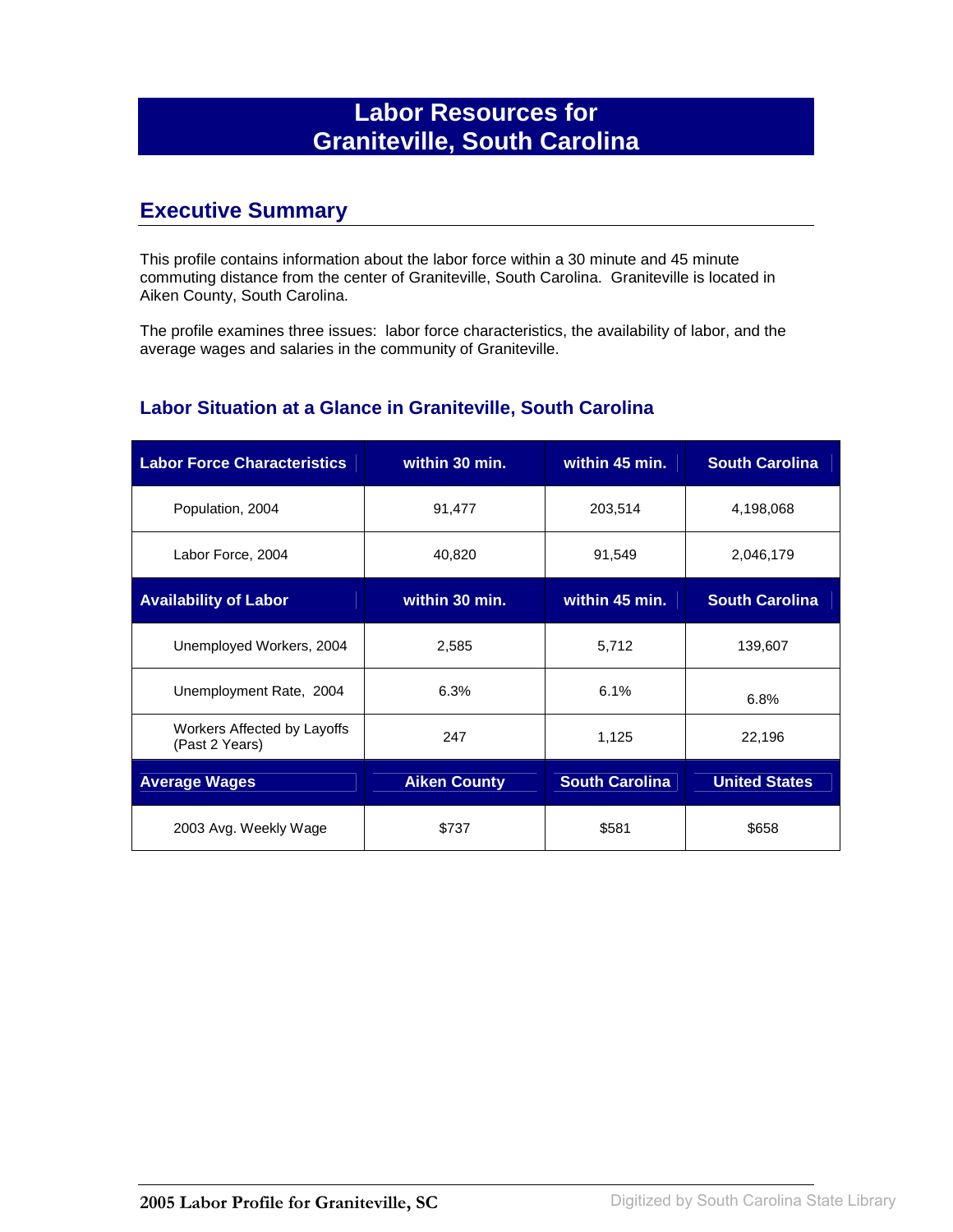# **Labor Force Characteristics for Graniteville, South Carolina**

The composition and size of a community's labor force is linked very closely with demographic and economic conditions and trends in the region. The following labor force profile provides basic information on the population base and labor force characteristics so that the reader can better assess labor force conditions in the community.

| <b>Labor Force</b>             |                              |                                                |                          |  |
|--------------------------------|------------------------------|------------------------------------------------|--------------------------|--|
|                                | 30 min.<br><b>Drive time</b> | 45 min.<br><b>Drive time</b>                   | <b>South</b><br>Carolina |  |
| Labor Force<br>2004            | 40,820                       | 91,549                                         | 2,046,179                |  |
| Change since<br>2000           | 973                          | $-1,593$                                       | 49,079                   |  |
|                                |                              | <b>Population</b>                              |                          |  |
| Population 2004                | 91,477                       | 203,514                                        | 4,198,068                |  |
| Change since<br>2000           | 3,822                        | 11,258                                         | 186,056                  |  |
| Projected<br>2010              | 100,852                      | 282,421                                        | 4,446,704                |  |
|                                |                              | <b>Gender Distribution</b>                     |                          |  |
| Male                           | 44,275                       | 99,001                                         | 2,040,261                |  |
| Female                         | 47,202                       | 104,514                                        | 2,132,454                |  |
|                                |                              | <b>Age Distribution</b>                        |                          |  |
| Ages 20-34                     | 17,306                       | 39,161                                         | 875,330                  |  |
| Ages 35-49                     | 20,526                       | 44,097                                         | 925,330                  |  |
| Ages 50-64                     | 16,440                       | 36,894                                         | 739,980                  |  |
| 20-54<br>*Prime Working<br>Age | 44,205                       | 97,544                                         | 2,084,880                |  |
|                                |                              | <b>Highest Level of Educational Attainment</b> |                          |  |
| <b>High School</b>             | 29,218                       | 64,179                                         | 778,054                  |  |
| Some College                   | 17,869                       | 40,073                                         | 500,194                  |  |
| Associate<br>Degree            | 5,826                        | 13,647                                         | 173,428                  |  |
| <b>Bachelors</b><br>Degree     | 11,842                       | 27,659                                         | 351,526                  |  |
| Post Bachelor                  | 6,186                        | 13,742                                         | 178,529                  |  |

\*Prime working age group: People between the ages of 18-54 are often referred to as the prime working age group. In staffing a new facility, prudent managers often prefer to staff its production work force with workers whose ages form a normal distribution curve. This provides for stability, flexibility and continuity of knowledge.

Source: 2004 Estimates Based on 2000 U.S. Census of Population and Woods and Poole, 2003 Edition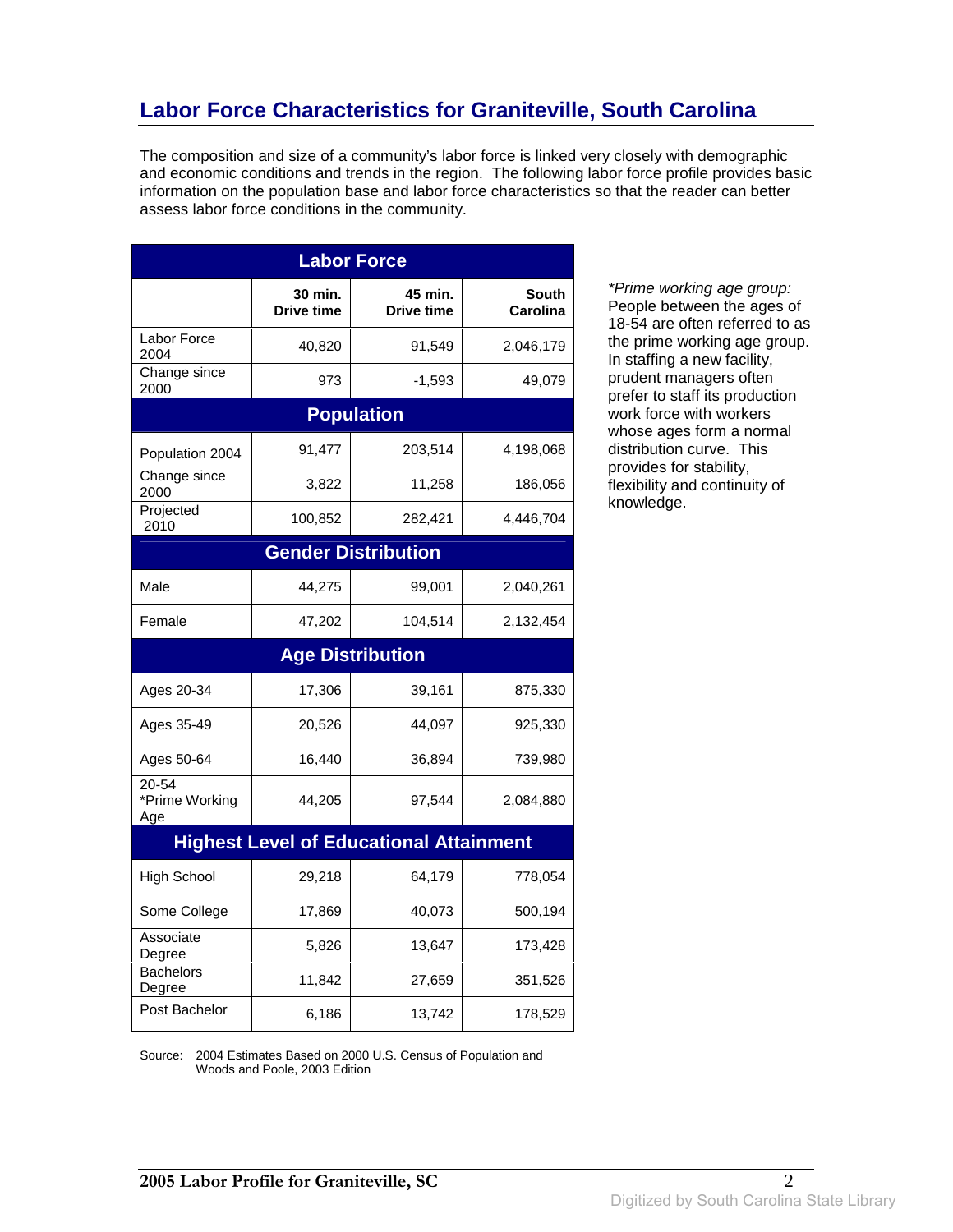# **Employment Characteristics for Graniteville, South Carolina**

| <b>Total Employment</b>                                                     |        |        |           |  |
|-----------------------------------------------------------------------------|--------|--------|-----------|--|
| 30 min.<br>45 min.<br>South<br>Carolina<br>Drive time<br>Drive time<br>Year |        |        |           |  |
| 2004                                                                        | 38.235 | 85,837 | 1,906,571 |  |

Total Employment data include all full and part-time wage and salaried workers in the area. These people may or may not reside in the area.

| <b>Monthly Employment by Sector</b><br><b>In Aiken County</b>         |                  |              |                   |
|-----------------------------------------------------------------------|------------------|--------------|-------------------|
| Sector                                                                | 30 min.          | 45 min.      |                   |
|                                                                       | Drive time       | Drive time   | South Carolina    |
| Agriculture, Forestry, Fishing and Hunting                            | 110<br>101       | 400          | 12,379            |
| <b>Mining</b><br><b>Utilities</b>                                     |                  | 232          | 1,603             |
| <b>Construction</b>                                                   | 208<br>2,905     | 504<br>7,280 | 11,891<br>111,730 |
| <b>Manufacturing</b>                                                  | 5,098            | 18,029       | 275,573           |
| Wood product manufacturing                                            | 37               | 238          | 8,371             |
| Nonmetallic mineral product manufacturing                             | 415              | 1,022        | 9,155             |
|                                                                       |                  | 93           | 6,317             |
| Primary metal manufacturing<br>Fabricated metal product manufacturing | 782              | 2,019        |                   |
| Machinery manufacturing                                               | $\boldsymbol{2}$ | 630          | 27,357<br>21,278  |
| Computer and electronic product<br>manufacturing                      | 2                | 251          | 7,666             |
| Electrical equipment and appliance mfg.                               | 1                | 342          | 10,748            |
| Transportation equipment manufacturing                                | 188              | 2,175        | 30,932            |
| Furniture and related product manufacturing                           | 28               | 92           | 4,225             |
| Miscellaneous manufacturing                                           | 10               | 235          | 7,846             |
| Food manufacturing                                                    | 4                | 671          | 17,832            |
| Beverage and tobacco product<br>manufacturing                         |                  |              | 1,445             |
| Textile mills                                                         | 1,386            | 3,453        | 40,207            |
| Textile product mills                                                 | 1                | 224          | 9,724             |
| Apparel manufacturing                                                 |                  | 17           | 5,321             |
| Paper manufacturing                                                   | 1                | 400          | 14,710            |
| Printing and related support activities                               | 37               | 411          | 7,327             |
| Petroleum and coal products manufacturing                             |                  |              | 288               |
| Chemical manufacturing                                                | 188              | 694          | 21,659            |
| Plastics and rubber products manufacturing                            | 719              | 1,783        | 23,054            |
| <b>Wholesale Trade</b>                                                | 361              | 2,980        | 62,523            |
| <b>Retail Trade</b>                                                   | 4,033            | 11,818       | 224,031           |
| <b>Transportation and Warehousing</b>                                 | 547              | 2,338        | 46,941            |
| <b>Education and Health Services</b>                                  | 3,236            | 13,455       | 156,232           |
| <b>Leisure and Hospitality</b>                                        | 2,748            | 8,474        | 192,748           |
| <b>Professional and Business Services</b>                             | 8,650            | 17,155       | 186,481           |

Source: 2003 Covered Wages, SC Employment Securities Commission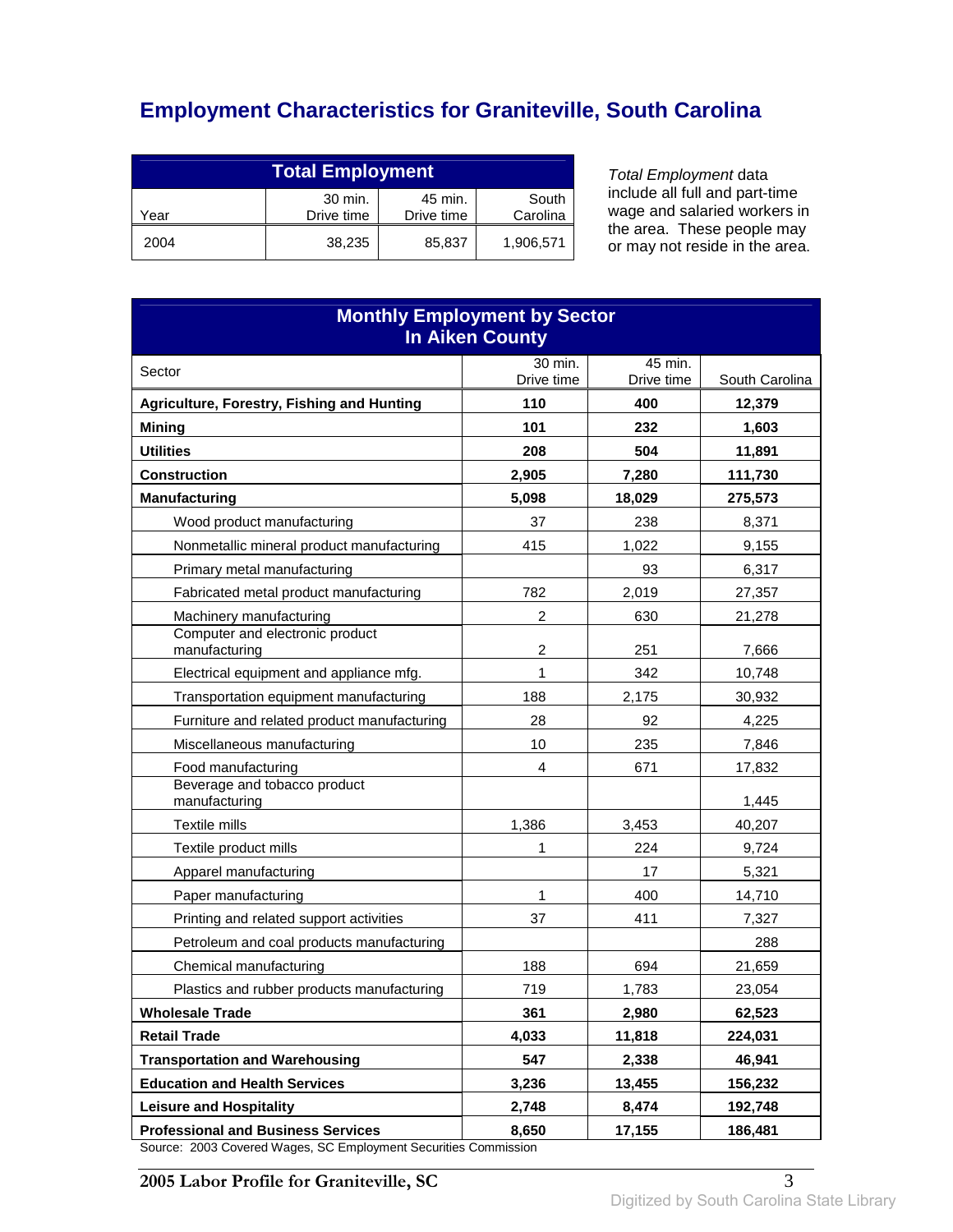| <b>Largest Industries by Total Employment</b><br>In Aiken County |               |                               |            |           |
|------------------------------------------------------------------|---------------|-------------------------------|------------|-----------|
| <b>Company Name</b>                                              | City          | Primary Product/Service       | Employment | Date Est. |
| Westinghouse Savannah<br>River                                   | Aiken         | Nuclear materials             | 11,700     | 1952      |
| Kimberly-Clark Corp                                              | Beech Island  | Tissue products               | 1,200      | 1966      |
| <b>Bridgestone Firestone</b>                                     | Graniteville  | Passenger & light truck tires | 925        | 1997      |
| AGY, Inc                                                         | Aiken         | Glass fiber                   | 690        | 1960      |
| Avondale Mills-Gregg<br>Plant                                    | Graniteville  | Dyeing & finishing of fabrics | 654        | 1950      |
| <b>Shaw Industries</b>                                           | Aiken         | Carpet yarns                  | 605        | 1993      |
| Avondale Mills-Townsend<br>Plant                                 | Graniteville  | <b>Blended fabrics</b>        | 468        | 1966      |
| <b>Hubbell Power Systems</b>                                     | Aiken         | High voltage insulators       | 415        | 1963      |
| Newman Technology                                                | Aiken         | Exhaust systems & parts       | 350        | 2001      |
| <b>ASCO Valve</b><br>Manufacturing                               | Aiken         | Solenoid valves               | 340        | 1987      |
| <b>Glaxo Smithkline</b>                                          | Aiken         | Proprietary drugs             | 274        | 1978      |
| <b>PACTIV Corporation</b>                                        | Beech Island  | Plastic food service products | 260        | 1974      |
| <b>SKF Automotive Division</b>                                   | Graniteville  | Automotive hub units          | 256        | 1997      |
| <b>RE Phelon Co</b>                                              | Aiken         | Aluminum die-casting          | 210        | 1979      |
| <b>TTX SRD-Hamburg</b>                                           | North Augusta | Rebuilt railway cars          | 200        | 1967      |
| Carlise Tire & Wheel                                             | Aiken         | Metal stamping                | 200        | 1991      |
| United Defense LP                                                | Aiken         | Fabricated & welded metal     | 177        | 1967      |
| Avondale Mills-Swint Plant Graniteville                          |               | Twills ,sateen, bedford cords | 149        | 1963      |
| Pepperidge Farm Inc                                              | Aiken         | Retail bakery products        | 137        | 1976      |
| Halocarbon Products Corp North Augusta                           |               | Specialty organic chemicals   | 132        | 1983      |

#### **Employer-Employee Relationship**

Employer-employee relations in South Carolina are very stable and the state consistently ranks as one of the least unionized in the nation. In 2004, only 4.5 percent of the state's workers were members of a labor union. Additionally, the state has consistently had one of the lowest work stoppage rates in the United States. On average, less than .01 percent of working time was lost due to strikes in manufacturing and non-manufacturing industries combined.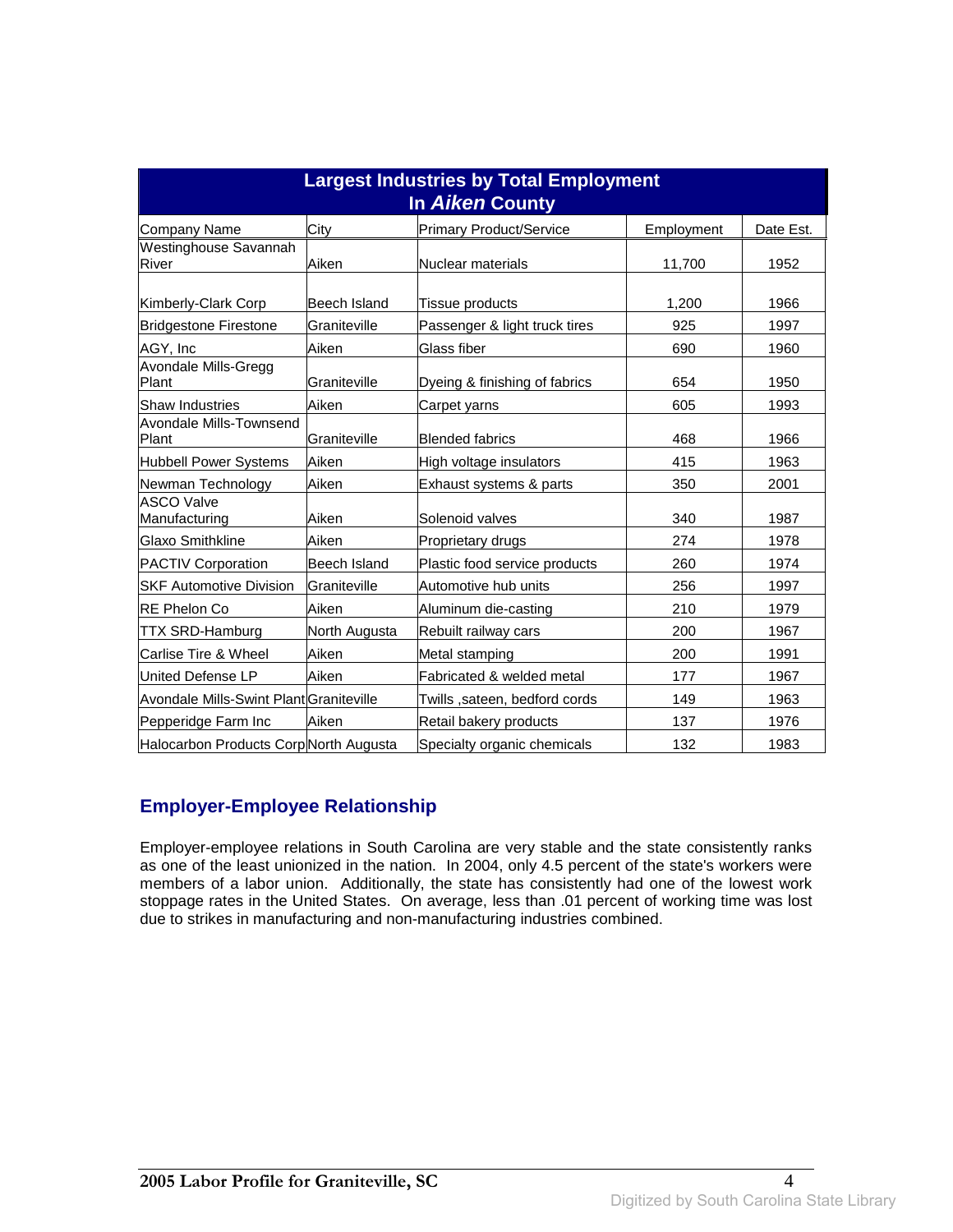#### **Labor Force Participation & Unemployment**

| <b>Labor Force Participation &amp; Unemployment</b> |                       |                       |                |  |
|-----------------------------------------------------|-----------------------|-----------------------|----------------|--|
| Year                                                | 30 min.<br>Drive time | 45 min.<br>Drive time | South Carolina |  |
| Labor Force<br>(2004)                               | 40,820                | 91,549                | 2,046,179      |  |
| Labor Force<br>Change from 2000                     | 973                   | $-1,593$              | 49.079         |  |
| Labor Force<br><b>Participation Rate</b>            | 45%                   | 45%                   | 49%            |  |
| Unemploy-<br>ment (2004)                            | 2,585                 | 5,712                 | 139.607        |  |
| Unemployment<br>Rate                                | 6.3%                  | 6.1%                  | 6.8%           |  |

The labor force participation rate is the percentage which results from dividing the labor force count by the total population.

Unemployment reflects the total number of persons who do not have a job and are actively seeking employment.

#### **Other Potential Sources of Labor Supply**

| <b>Total Jobs Lost</b><br><b>Due to Mass Closings and Layoffs</b><br><b>Past Two Years</b> |                       |                       |                |
|--------------------------------------------------------------------------------------------|-----------------------|-----------------------|----------------|
| Sector                                                                                     | 30 min.<br>Drive time | 45 min.<br>Drive time | South Carolina |
| Total                                                                                      | 247                   | 1,125                 | 22,196         |
| Manufacturing                                                                              | 93                    | 755                   | 19,196         |
| <b>Distribution</b>                                                                        | 27                    | 171                   | 1,213          |
| Service                                                                                    | 127                   | 199                   | 1,745          |
| Other                                                                                      |                       |                       | 42             |

Recent closings and layoffs are a rich source of skilled and experienced labor for companies seeking to locate or expand in a given area. Industries in which layoffs and closings occur can provide some indication of the skills and knowledge-base of many unemployed and underemployed workers in a region.

| <b>Commuters to Other Areas</b>                                  |        |        |        |  |
|------------------------------------------------------------------|--------|--------|--------|--|
| 30 min.<br>45 min.<br>South Carolina<br>Drive time<br>Drive time |        |        |        |  |
| Commuters to<br>other areas                                      | 11,799 | 31,701 | 31,833 |  |

Source: 2000 U.S. Census of Population

 Workers commuting to places outside their residence are a significant source of experienced labor for new and expanding industries. These workers may be willing to consider an opportunity for employment nearer their place of residence.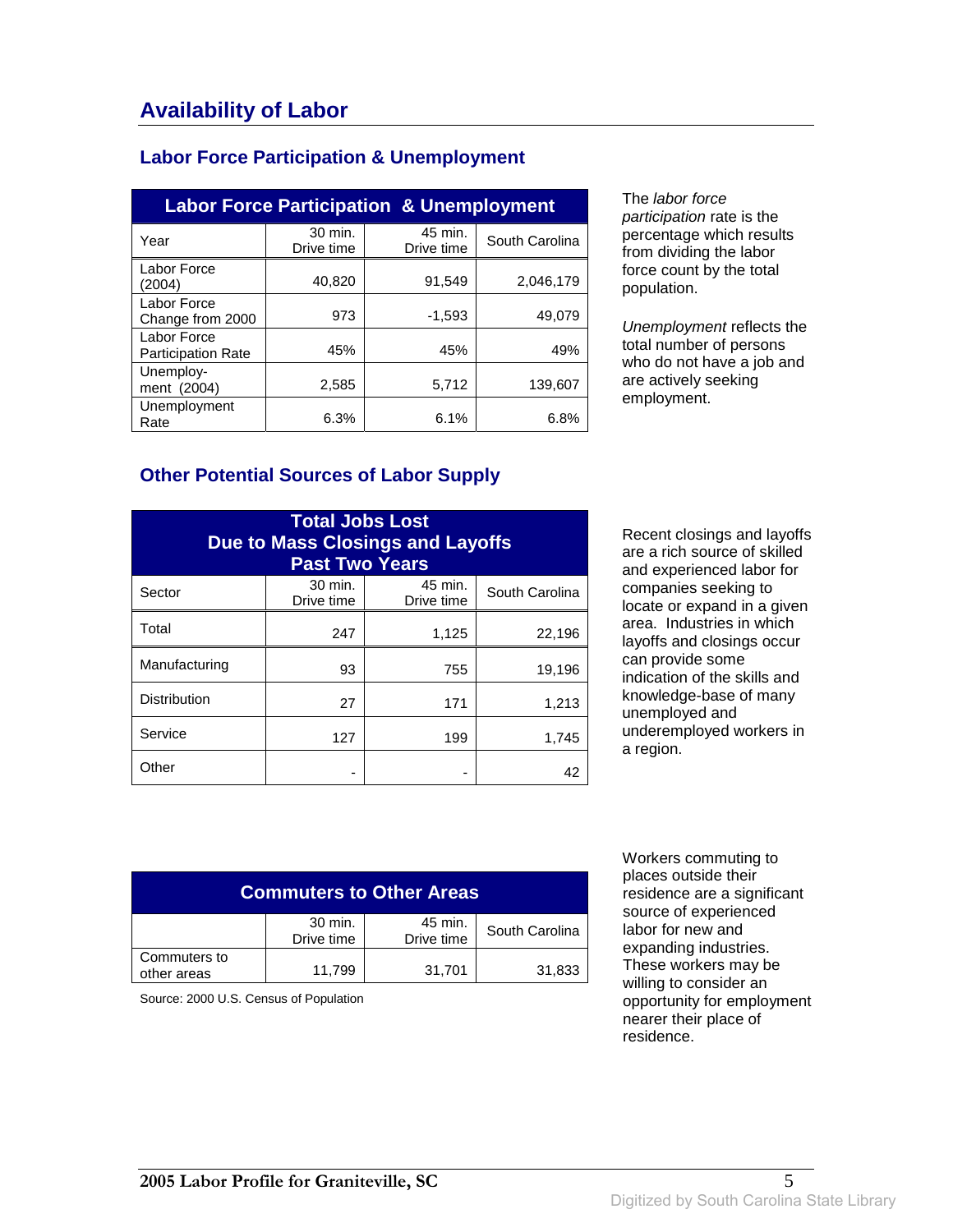### **Recent Graduates of South Carolina's Colleges and Universities**

| <b>Certificates/Degrees Conferred</b><br><b>From Technical Colleges</b><br>in Select Degrees Within 45 Minute Drive Time of Aiken County, SC |                                                |  |  |
|----------------------------------------------------------------------------------------------------------------------------------------------|------------------------------------------------|--|--|
| Degree Area                                                                                                                                  | Two Year Certificates Conferred<br>2002 - 2004 |  |  |
| Computer and Information Sciences (Total)                                                                                                    | 165                                            |  |  |
| Data Processing Technology                                                                                                                   | 165                                            |  |  |
| Engineering Technologies (Total)                                                                                                             | 65                                             |  |  |
| Electrical , Electronic & Communications                                                                                                     | 51                                             |  |  |
| Mechanical Engineering/Tech                                                                                                                  | $\star$                                        |  |  |
| Mechanic & Repair Technologies (Total)                                                                                                       | 101                                            |  |  |
| Industrial Electronics                                                                                                                       | 20                                             |  |  |
| <b>HVAC</b>                                                                                                                                  | 46                                             |  |  |
| Precision Production (Total)                                                                                                                 | 23                                             |  |  |
| Machine Tool Technology/Machinist                                                                                                            | 18                                             |  |  |

| <b>Graduation From South Carolina's</b><br><b>Four Year Colleges and Universities</b><br><b>In Select Degrees</b> |                  |                               |  |
|-------------------------------------------------------------------------------------------------------------------|------------------|-------------------------------|--|
|                                                                                                                   |                  | Degrees Conferred (2002-2004) |  |
|                                                                                                                   | <b>Bachelors</b> | Post- Grad                    |  |
| Computer and Information<br>Science (Total)                                                                       | 910              | 108                           |  |
| <b>Computer Engineering</b>                                                                                       | 150              | 149                           |  |
| Computer Programming                                                                                              | 12               | 5                             |  |
| Engineering & Related<br>Technologies (Total)                                                                     | 1,316            | 786                           |  |
| <b>Chemical Engineering</b>                                                                                       | 136              | 38                            |  |
| <b>Electrical Engineering</b>                                                                                     | 257              | 150                           |  |
| Industrial Engineering                                                                                            | 78               | 44                            |  |
| <b>Mechanical Engineering</b>                                                                                     | 268              | 95                            |  |
| Business Admin &<br>Management                                                                                    | 4,754            | 1,018                         |  |
| International Business/Trade                                                                                      | 178              | 276                           |  |

Source: South Carolina Commission on Higher Education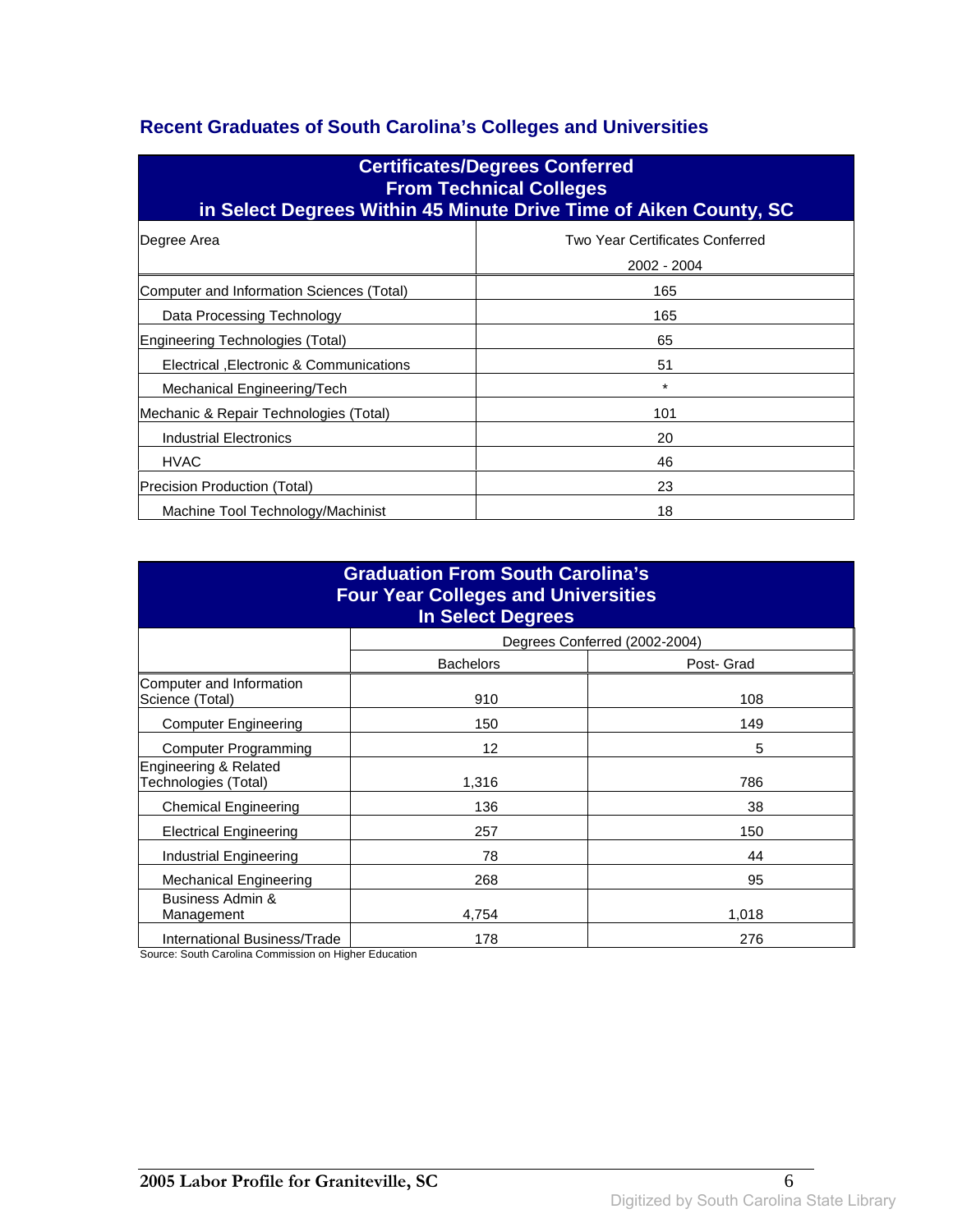## **Wages and Salaries**

| <b>Average Wage and Salary</b><br><b>Comparison</b> |                 |                |                      |
|-----------------------------------------------------|-----------------|----------------|----------------------|
| Sector                                              | Aiken<br>County | South Carolina | <b>United States</b> |
| Avg. Weekly<br>Wages*                               | \$737           | \$581          | \$658                |
| Avg. Annual<br>Salarv*                              | \$38,312        | \$30,240       | \$37,508             |
| Avg. Hourly Prod.<br>Wages**                        | N/A             | \$14.73        | \$16.14              |

\*Covered Wages and Employment, 2003, SC Employment Securities Commission

\*\* Employment & Earnings, 2004, U.S. Department of Labor

| <b>Average Annual Salary</b><br><b>Manufacturing Sectors, 2004</b> |              |                |  |
|--------------------------------------------------------------------|--------------|----------------|--|
| Sector                                                             | Aiken County | South Carolina |  |
| <b>Manufacturing Total</b>                                         | \$40,129     | \$39,027       |  |
| Wood product                                                       | \$17,794     | \$30,808       |  |
| Nonmetallic mineral product                                        | \$41,662     | \$39,031       |  |
| Primary metal                                                      | ***          | \$49,695       |  |
| Fabricated metal product                                           | \$36,151     | \$37,533       |  |
| Machinery                                                          | ***          | \$39,952       |  |
| Computer and electronic product                                    | ***          | \$40,186       |  |
| Electrical equipment and appliance                                 | ***          | \$40,178       |  |
| Transportation equipment                                           | \$35,787     | \$44,099       |  |
| Furniture and related product                                      | \$27,676     | \$27,907       |  |
| Miscellaneous                                                      | \$18,843     | \$34,350       |  |
| Food                                                               | ***          | \$26,620       |  |
| Beverage and tobacco product                                       | ***          | \$35,765       |  |
| <b>Textile mills</b>                                               | \$25,614     | \$31,898       |  |
| Textile product mills                                              | ***          | \$25,618       |  |
| Apparel                                                            | ***          | \$23,705       |  |
| Paper                                                              | ***          | \$55,139       |  |
| Printing and related support<br>activities                         | \$20,229     | \$36,634       |  |
| Petroleum and coal products                                        | ***          | \$49,113       |  |
| Chemical                                                           | \$39,196     | \$50,870       |  |
| Plastics and rubber products                                       | \$53,670     | \$46,620       |  |

\*\*\*Indicates data suppressed

Source: Covered Wages and Employment, SC Employment Securities Commission